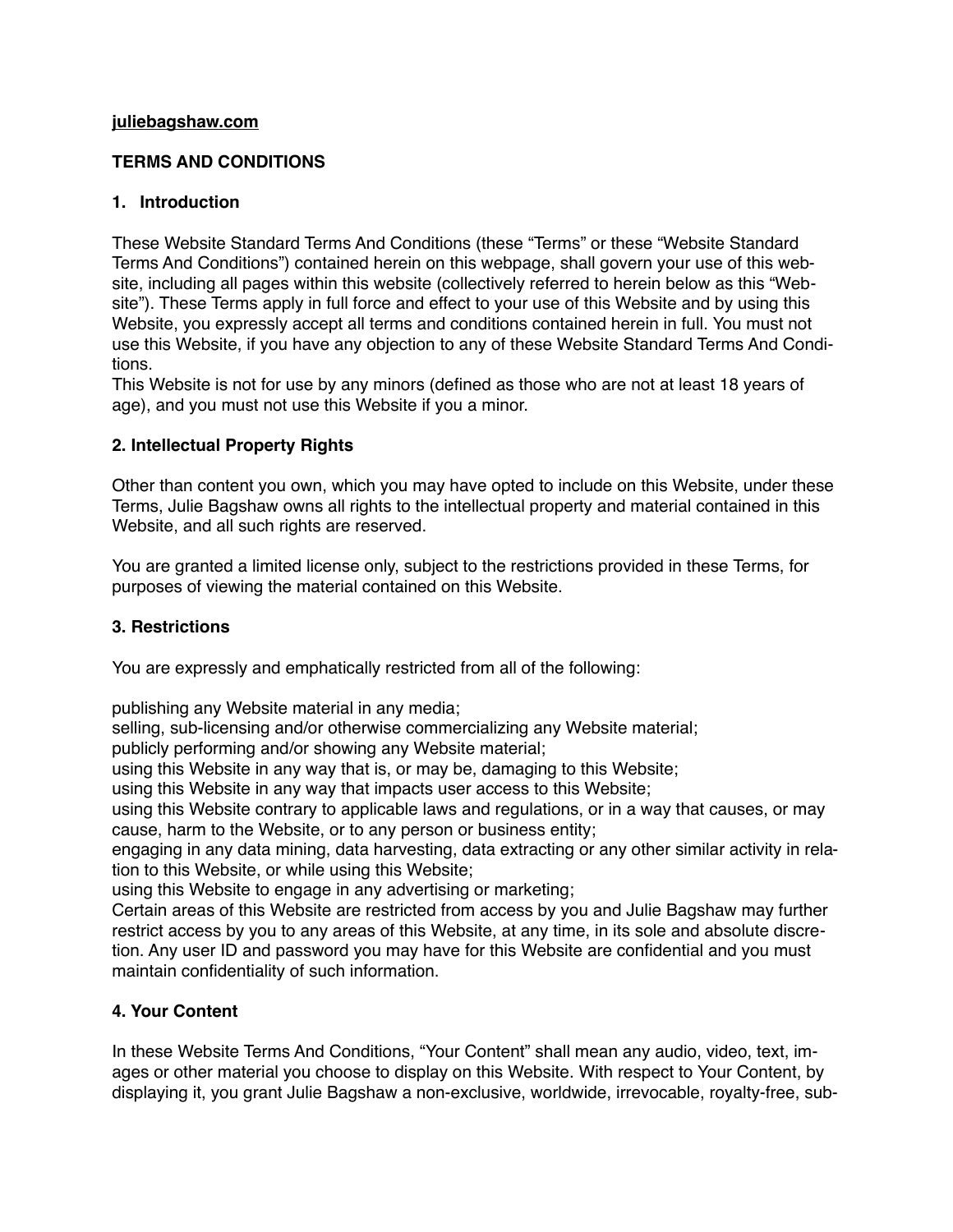licensable license to use, reproduce, adapt, publish, translate and distribute it in any and all media.

Your Content must be your own and must not be infringing on any third party's rights. Julie Bagshaw reserves the right to remove any of Your Content from this Website at any time, and for any reason, without notice.

#### **5. No warranties**

This Website is provided "as is," with all faults, and Julie Bagshaw makes no express or implied representations or warranties, of any kind related to this Website or the materials contained on this Website. Additionally, nothing contained on this Website shall be construed as providing consult or advice to you.

# **6. Limitation of liability**

In no event shall Julie Bagshaw, nor any of its officers, directors and employees, be liable to you for anything arising out of or in any way connected with your use of this Website, whether such liability is under contract, tort or otherwise, and Julie Bagshaw, including its officers, directors and employees shall not be liable for any indirect, consequential or special liability arising out of or in any way related to your use of this Website.

#### **7. Indemnification**

You hereby indemnify to the fullest extent Julie Bagshaw from and against any and all liabilities, costs, demands, causes of action, damages and expenses (including reasonable attorney's fees) arising out of or in any way related to your breach of any of the provisions of these Terms.

# **8. Severability**

If any provision of these Terms is found to be unenforceable or invalid under any applicable law, such un-enforceability or invalidity shall not render these Terms unenforceable or invalid as a whole, and such provisions shall be deleted without affecting the remaining provisions herein.

#### **9. Variation of Terms**

Julie Bagshaw is permitted to revise these Terms at any time as it sees fit, and by using this Website you are expected to review such Terms on a regular basis to ensure you understand all terms and conditions governing use of this Website.

#### **10. Assignment**

Julie Bagshaw shall be permitted to assign, transfer, and subcontract its rights and/or obligations under these Terms without any notification or consent required. However, you shall not be permitted to assign, transfer, or subcontract any of your rights and/or obligations under these Terms.

# **11. Entire Agreement**